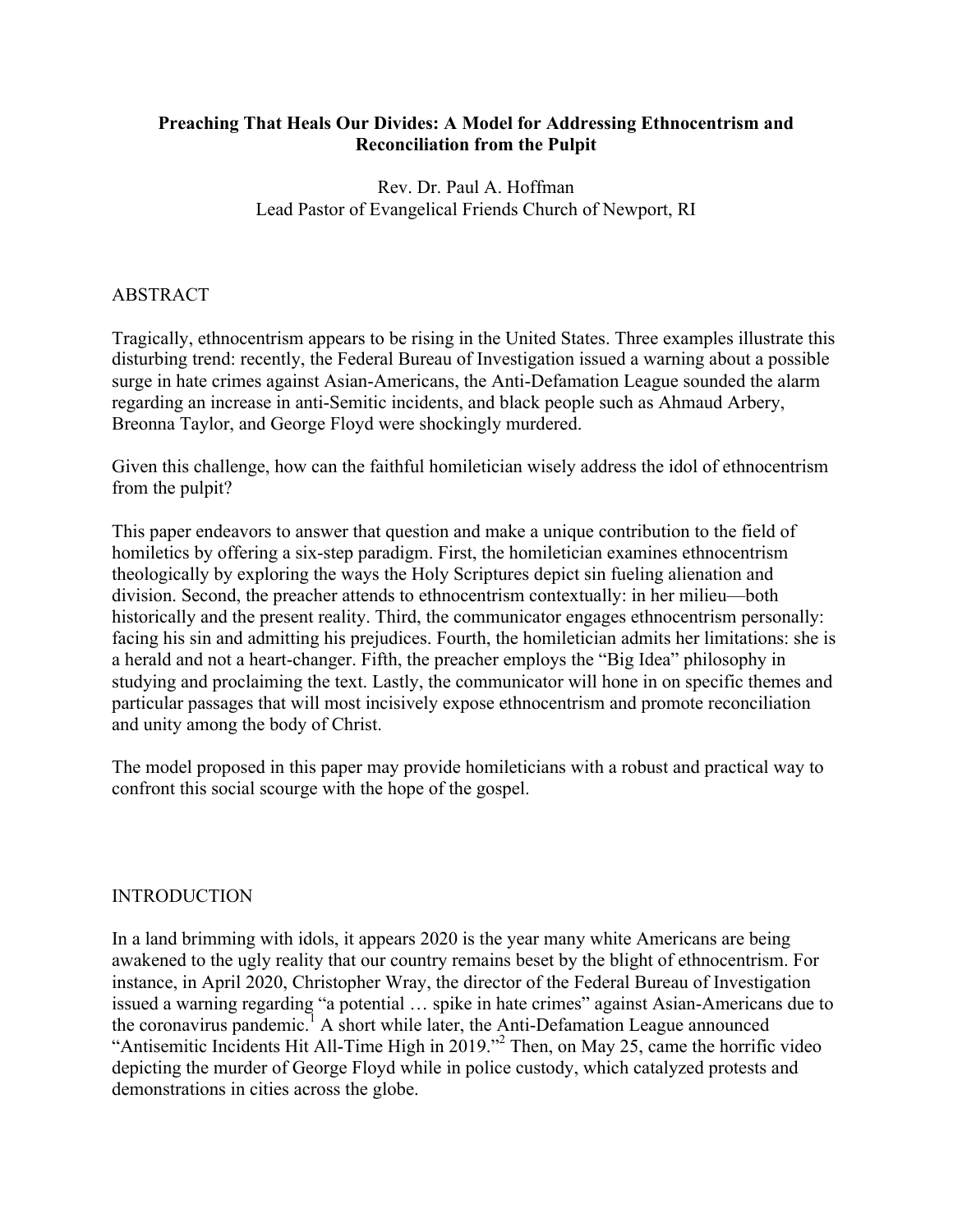Our present reality raises a crucial question: how can the faithful homiletician wisely address the idol of ethnocentrism? In other words, how can she preach the Holy Scriptures with clarity, conviction, and sensitivity in confronting this scourge while also promoting justice, healing, and reconciliation?

This paper endeavors to answer that question and make a unique contribution to the field of homiletics by offering a model that engages ethnocentrism theologically, contextually, personally, positionally, methodologically, and categorically. If the communicator will traverse through these six dimensions, they will guide him toward a robust analysis of the problem and a constructive, gospel-centered solution.

# DEFINING ETHNOCENTRISM

This paper joins other scholars in distinguishing "race" from "ethnicity."3 Consequently, the focus here is on the idol of ethnocentrism rather than racism, although Jemar Tisby's definition of racism as "*prejudice plus power*" <sup>4</sup> is a good one that can also apply to ethnocentrism, particularly when an ethnic group holds a dominant or majoritarian position in a culture. With that in mind, an ethnic group is one that is "set apart from others because of their national origin or distinctive cultural patterns."5 I concur with

Matthew Kim's definition of ethnocentrism as

the belief that one's ethnicity is the center of the universe, the most important, and thus ethnocentrists believe that all other ethnic groups are inferior to their own ethnic group. When we are ethnocentric, we look down on others and expect them to become just like us (i.e., forced assimilation). $<sup>6</sup>$ </sup>

Ethnocentrism then, is animated by pride and alienation, which directs our attention to the theological dimension.

# THE THEOLOGICAL DIMENSION

To address ethnocentrism properly, the homiletician—as a theologian—will examine this idol through a theological lens. In particular, the Bible can be interpreted through a metanarrative composed of "five movements: Creator, first creation, alienation, reconciliation, and final creation."<sup>7</sup> The eternal, triune God is fundamentally relational: one being with three persons living in perfect harmony. God crafts the first creation out of the overflow of His love and it is pristine—in fact, "very good" (Gen 1:31). God's relationship with the created order is marked by joyful mutuality and flourishing. God made humans in His image for the purpose of communion: "for personal and interdependent community with God and his people."<sup>8</sup>

However, Adam and Eve succumbed to pride, rebelled against God, and brought alienation into the world (Gen 3). The aftermath is catastrophic: "a passage from communion to a rupture"<sup>9</sup> and "the tragic fracturing of a relationship."10 Alienation brings comprehensive division and disintegration: "man was separated from God, separated from himself (psychological problems),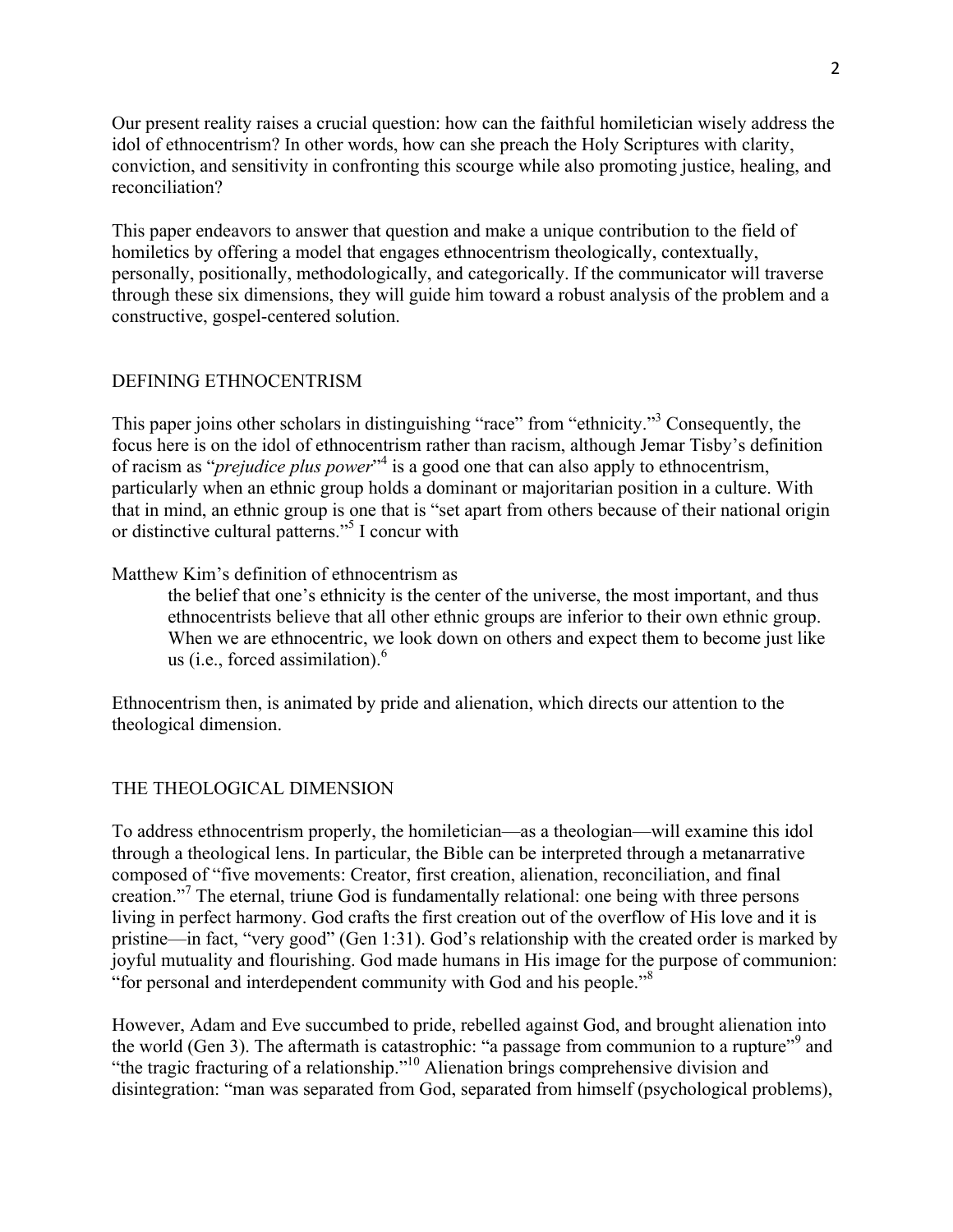separated from his neighbor (social problems) and separated from nature (ecological problems)."11 Ethnocentrism is a fruit of alienation that has its roots in the Fall.

In response, God sent His son, Jesus Christ, "to reconcile to himself all things … by making peace through his blood, shed on the cross" (Col 1:20). Indeed, Jesus tore down "the dividing wall of hostility" between Jews and Gentiles to form "one new humanity" who is restored to a right relationship with God and one another (Eph 2:14-16). This new community is to proclaim and embody "the ministry and message of reconciliation" serving as "Christ's ambassadors" (2 Cor 5:16-21). God's story culminates in the final creation: at the consummation of all things we discover "a new heaven and a new earth" (Rev 21:1-5). Communion is restored between God, His people, and creation.

Faithful preachers must help their listeners grasp this narrative arc. History does not conclude with ethnocentrism, hatred, violence, and division. Rather, God's final plan and ultimate reality is of "a great multitude … from every nation, tribe, people and language, standing before the throne and before the Lamb" (Rev 7:9). Our glorious destiny shapes our preaching in the here and now.

### THE CONTEXTUAL DIMENSION

John Stott famously conceived of preaching as building a bridge "between the biblical world and the modern world."12 More pointedly, the communicator declares the Holy Scriptures to a specific group of people in a particular place with distinct characteristics, including a unique history that shapes current reality. <sup>13</sup> Historical events are like a rock that strikes the surface of a calm pond: they cause undulating ripples moving outward (i.e., the present consequences caused by the precipitating event). Indeed, action (past) and reaction (present) are dynamically interlinked. A good homiletician then, understands that an effective sermon brings God's ancient (and inspired) truths into dialogue with the socio-cultural and concrete lived reality of his listeners. This means the preacher will cultivate a strong historical intelligence—both nationally and locally—so when she enters the pulpit, she will be prepared to address the context and social location of her listeners.

For instance, when I preach on a topic relating to ethnocentrism, repentance, and reconciliation, I must comprehend the complex background of my milieu. Because I love my city of Newport, Rhode Island, and because I desire to be a faithful preacher, I have become aware of the chasm between its reputation and reality. Newport is known for its Gilded Age mansions, gorgeous beaches, award-winning cuisine, expensive yachts, music festivals, and acclaimed Naval War College, to name a few characteristics. As a result, Newport has developed a reputation as a playground for the rich and famous: billionaire businessman Larry Ellison and comedian Jay Leno both own mansions in Newport and Oscar-winning actress Jennifer Lawrence got married at Belcourt Mansion in October  $2019<sup>14</sup>$  However, the city "also endures high levels of poverty, unemployment, and drug and alcohol addiction, as well as a housing shortage for the impoverished and homeless."15 Furthermore, Newport is finally starting to come to terms with the fact it played a significant role in the notorious triangle trade. Indeed, some are beginning to acknowledge that "Newport ships carried 106,000 enslaved Africans across the Atlantic."<sup>16</sup> It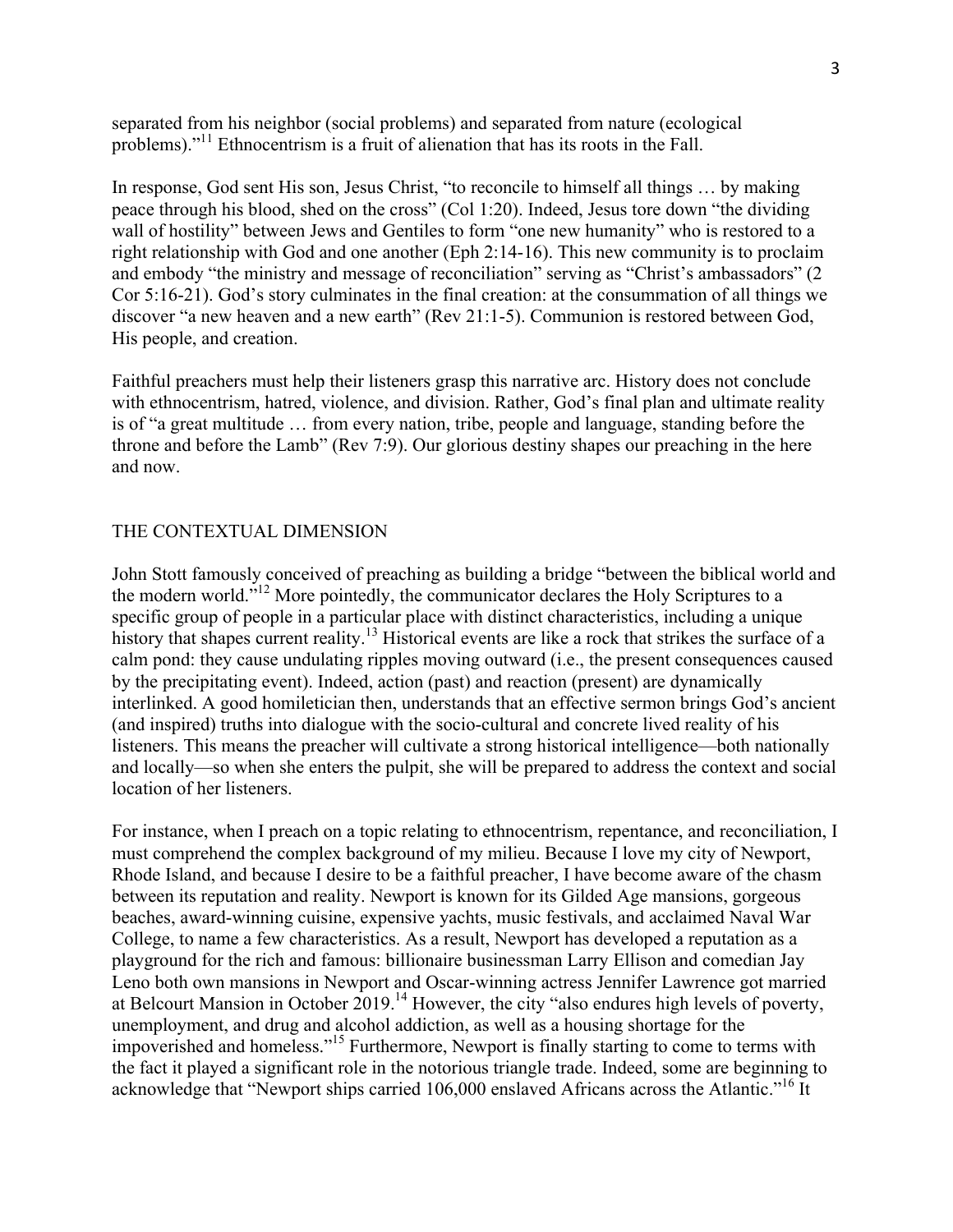appears the city's wealth and fame are the fruit of acute injustice. Armed with this information, I am able to connect present to past and help my hearers gain a broader perspective of their home, and their role in forming it.

The skilled preacher then, does the hard work of exegeting *both* the text and the context—the history and current story. This process enables her to explain *why* ethnocentrism is so intractable *here* and *now* and why justice and reconciliation are so hard—but necessary—to achieve. In sum, the *kerux* agrees with Bishop Desmond Tutu that history and memory are indispensable to healing and forgiveness.<sup>17</sup>

## THE PERSONAL DIMENSION

A mature preacher cultivates an attitude of self-reflexivity, brutal honesty, repentance, and accountability. She acknowledges she is not hermetically sealed from her setting, but rather is embedded within it.

This dimension engages both *personal* and *communal* responsibility and repentance. The personal aspect involves admitting, "The heart is deceitful above all things and beyond cure. Who can understand it?" (Jer 17:9). It means examining one's heart and asking questions like "Do I harbor any ethnocentric attitudes? Did I laugh at that racist meme? Did I fail to rebuke a friend when he or she mocked another person? Am I doing *everything* I can to develop multiethnic relationships and promote a diversity of leaders in my church/organization? If not, why not?" When the Holy Spirit reveals any prejudice, he unconditionally repents—à la King David in Psalm 51—no excuses, justifications, or rationalizations. She also invites safe friends or accountability partners to check with her regularly and ask hard questions.

Furthermore, the vigorous homiletician moves beyond the personal to embrace corporate responsibility and penitence. Humans are interdependent creatures. That is, "[O]ne's identity even one's very being—cannot be understood apart from others. Personhood is, in part, a socially constructed reality."<sup>18</sup> To demean another person due to his ethnicity is to attack his personhood and the identity of the family, tribe or people group to which he belongs. Most tragically, to do so shows contempt for their Creator, who crafted them as His image-bearers.

In addition, corporate responsibility grasps the systemic nature of sin. Every person is corrupted by sin in some way, shape or form. For example, when evaluating the Truth and Reconciliation Commission following Apartheid in South Africa, Professors Kay Schaffer and Sidonie Smith assert that

the truth commission constructed "victim" and "perpetrator" as "binary identities" and failed to account for the position of the "beneficiary" – "those who benefited from the everyday policies and practices of the apartheid regime." Beneficiaries were "neither identified [by the TRC] as complicit in perpetuating systemic violence nor called to account.<sup>"19</sup>

Complicity is a crucial concept. Leaders and communicators must acknowledge that regarding social sins, everyone is contaminated, even by the smallest trace. Every person has contributed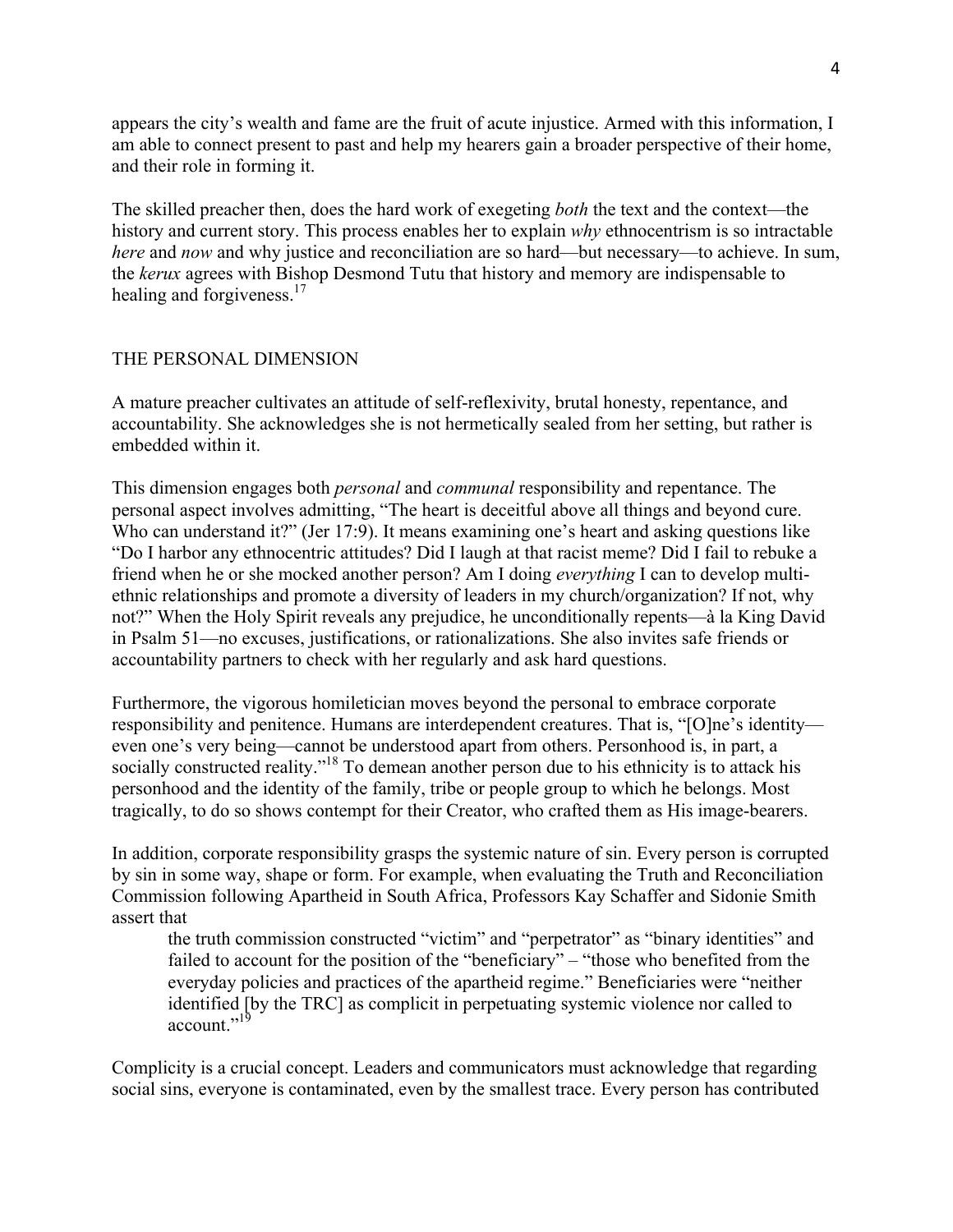and/or benefited, directly or indirectly.<sup>20</sup> It appears James gestures at this when he states, "If anyone, then, knows the good they ought to do and doesn't do it, it is sin for them" (Jas 4:17). On the other hand, the mature preacher—as a theologian—grasps that our interconnectedness "also works to our benefit. In fact the gospel is predicated upon the interrelated notions of identification, vicarious substitution, and federal headship.<sup> $2^{1}$ </sup> Jesus enters our complicity, takes it upon Himself, and pays the price for it on Calvary.

Consequently, the homiletician will regularly practice communal repentance as a public event (activity) and a posture of ongoing identification and humility.<sup>22</sup> This includes the four-step process of "Telling the Story, Naming the Hurt, Granting Forgiveness, and Renewing or Releasing the Relationship.<sup> $523$ </sup> For biblical examples, see Daniel 9:1–19, Ezra 9:1–37, and Nehemiah 1:1–7.<sup>24</sup> By taking these necessary steps, the communicator seeks to perpetually grow in holiness by unmasking ethnocentric blinders, which if left untreated, will diminish the preaching moment by making it hypocritical. Indeed, a self-reflexive and repentant attitude fosters authenticity and unction in one's proclamations.

# THE POSITIONAL DIMENSION

The effective preacher understands and embraces the limitations surrounding her role: she is a herald and not a heart-changer. Nevertheless, preaching is a means of persuading an audience or congregation to change thought patterns and habits or to take a certain action. As such, the homiletician recognizes the power of words: "[T]he identities of both rhetor and audience are fashioned in and through the language we use. The language we use not only *references* but also *shapes* reality ... all language functions constitutively.<sup>725</sup> Resultantly, the preacher acknowledges her responsibility to carefully steward her words.

However, the preacher cannot, in his own human volition and agency, transform a human heart. This power belongs to God, and in particular, to the Holy Spirit (cf. Titus 3:3–7). Thus, the herald accepts his role as a vessel or conduit that conveys God's truth and so prioritizes the preparation of his heart through prayer, personal devotional, exegetical, and contextual study of the text, proper application, and sermon delivery. In short, the preacher cares more about obtaining unction than obsessing over the audience's immediate, quantifiable response. D. Martyn Lloyd-Jones defines *unction* as

the Holy Spirit falling upon the preacher in a special manner … It is God giving power, and enabling, through the Spirit, to the preacher in order that he may do this work in a manner that lifts it up beyond the efforts and endeavors of man to a position in which the preacher is being used by the Spirit and becomes the channel through whom the Spirit works. This is seen very plainly and clearly in the Scriptures.<sup>26</sup>

Only the Holy Spirit can bring deep conviction of the sin of ethnocentrism and supernatural repentance.

We find two instructive examples in the life of Peter. Peter displays unction in Acts 2:37, when the hearers of his sermon on Pentecost "were cut to the heart and said to Peter and the other apostles, 'Brothers, what shall we do?'" Yet afterward, Peter resists accepting the Gentiles' inclusion into the Kingdom of God, until the Holy Spirit brings him into relationship with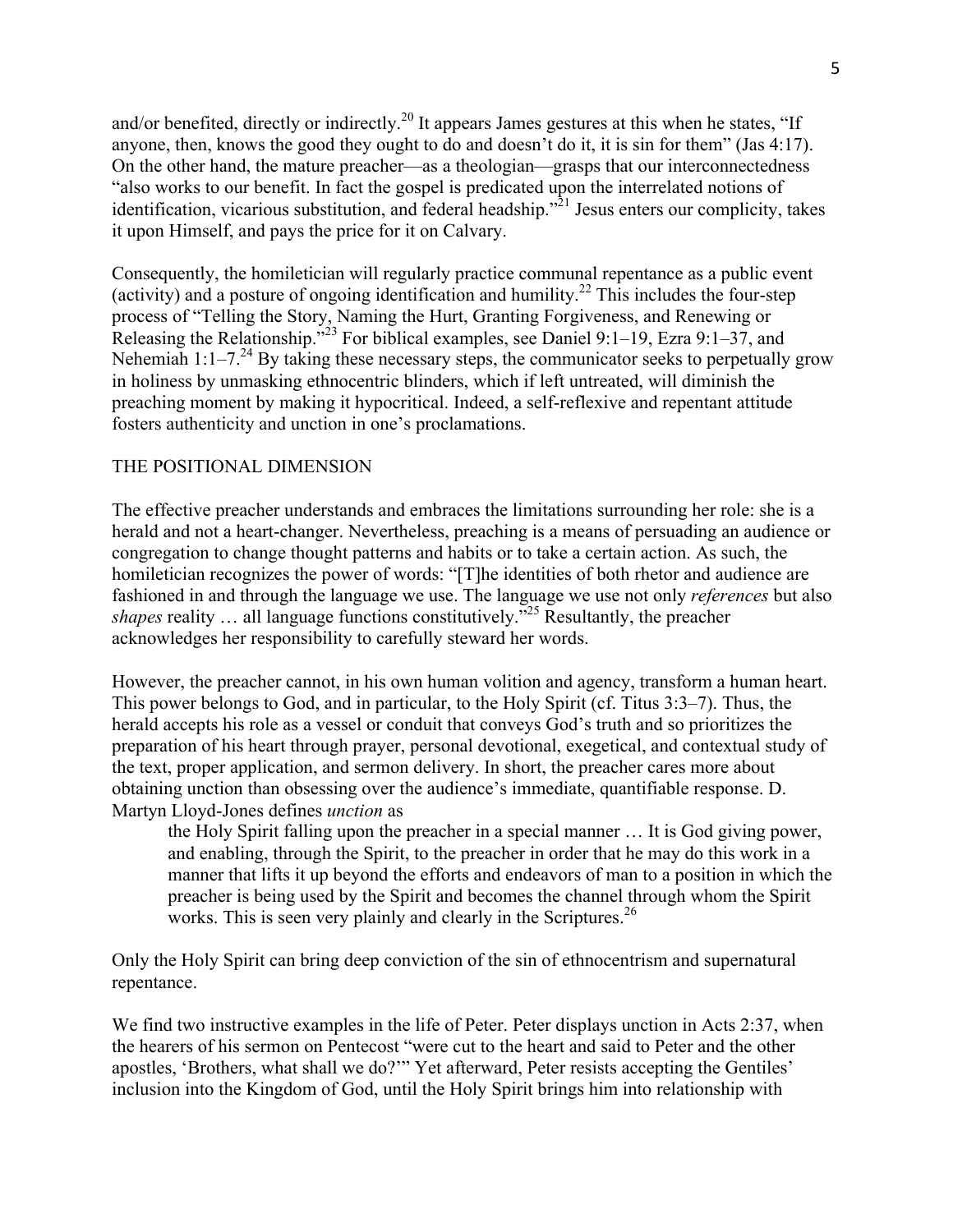Cornelius (Acts 10—11). The Spirit catalyzes a seminal shift, one that Lesslie Newbigin asserts "is the story not only of the conversion of Cornelius but also of the conversion of Peter and of the church."<sup>27</sup>

At this point it must be noted that many Christian traditions and denominations believe one cannot easily or readily divorce the preaching moment from a communal and embodied response, including forms of social justice and political action. Cases include the black church, some voices within Reformed theology, and Catholic Social Doctrine.<sup>28</sup> Along with listening to the leading of the Holy Spirit, the speaker must be sensitive to the diversity of perspectives within the people of God.

# THE METHODOLOGICAL DIMENSION

The fifth piece of the scheme offered here is the methodological, containing two thrusts. The first is the theoretical: this paper affirms Haddon Robinson's "Big Idea" approach<sup>29</sup> along with "The Homiletical Template" of HABIT, BRIDGE, and DIALECT posed by Matthew Kim.<sup>30</sup> The model presented in this paper seeks to build on these reputable works by stressing the cruciality of choosing reconciliation vice discrimination during the exhortatory event. It is at this juncture that homiletics and a theology of reconciliation converge.<sup>31</sup> To wit, preaching on reconciliation is the invitational challenge given to the congregation to eschew ethnocentrism and incarnate and reflect the radical nature of the new creation in the *here* and *now*. The koine Greek verb for "reconcile" (*katallasso*), used in 2 Corinthians 5, means "to effect a thorough change" and was used in the ancient world to describe "the process of money-changing where one set of coins was exchanged for an equivalent set." $32$  In this scenario, the audience trades their clouded vision for God's clear vision, their pride and prejudice for humility and peacemaking, degradation and separation for edification and koinonia.

However, the preacher must repeatedly remind her listeners that reconciliation is hard because it's unique, countercultural, even other-worldly. In commenting on the concepts of the "ministry" and "message of reconciliation" laid out in 2 Corinthians 5, N.T. Wright asserts, Something new *has* happened; something new *must now* happen. The world has never before seen a ministry of reconciliation; it has never before heard a message of reconciliation. No wonder the Corinthians found Paul's work hard to fathom. It didn't fit any preconceived ideas they may have had. He was behaving like someone … who lived in a whole new world. $33$ 

To this day, God's reconciling work—in and through his people—remains a paradox: both grueling and glorious, liminal and lofty. Overcoming ethnocentrism is more open-ended journey than conclusive achievement.

That leads to the second methodological thrust: the applicational side of reconciliation. The astute preacher presses for a change in attitudes and behavior: that is, she seeks "to provide a balance of *being* versus *doing* applications."<sup>34</sup> Effective gospel proclamation directs the hearer's affections—both individually and collectively—toward Jesus Christ, the great Reconciler, who "destroyed the barrier, the dividing wall of hostility" between Jew and Gentile "through the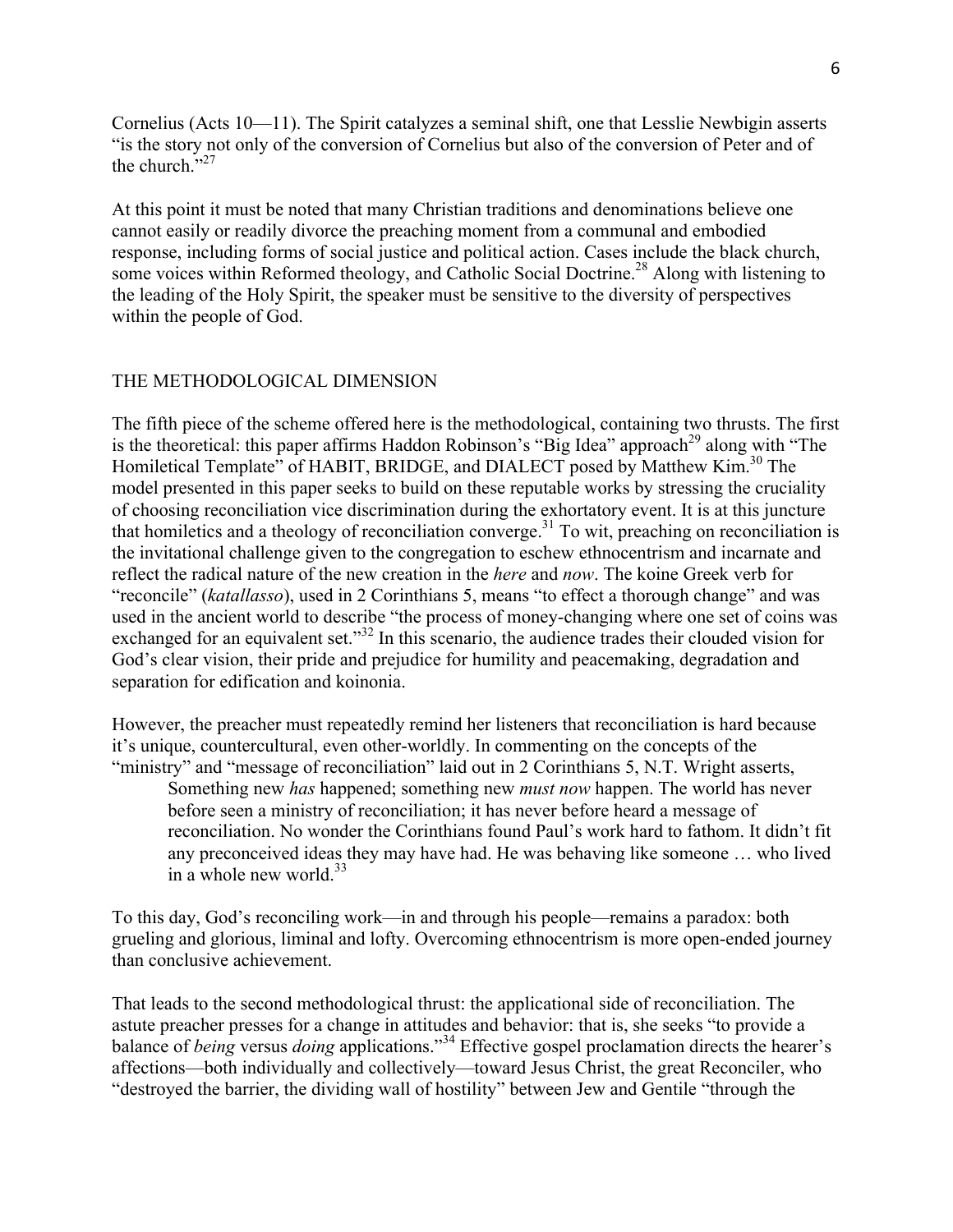cross" (Eph 2:14–16). When the congregation's desires are fixed upon the reconciling work of Jesus, it inspires imitation leading to purification, which animates Christ-like character formation.

With that in mind, reconciling must be applied or enacted. It is a mode of being *and* a concrete practice or habit. Along this vein, the homiletician will demonstrate caution in order to avoid giving applications that are disjunctive from the authorial intent of the text.<sup>35</sup> This raises a question: how can the communicator help the listeners incorporate reconciling into their lived experience? Again, this takes unction, wisdom and skill on the part of the speaker. However, as it relates to preaching reconciliation, Jemar Tisby proposes the following mnemonic: "The ARC (Awareness, Relationships, Commitment) of racial justice helps distinguish different types of antiracist actions. They are not formulaic; they can happen nonsequentially and simultaneously."<sup>36</sup> This paper contends that when a homiletician deftly combines a text calling for reconciliation (see examples in the Categorical Dimension below), an accounting of Robinson's necessary, probable, and possible implications, and the ARC mnemonic, there is the potential for faithful and fruitful application. That is, after a preacher expounds a passage, she may urge the listener to repent and be conformed to the image of Christ by pursuing more education, interethnic friendships, or dedicated action.<sup>37</sup>

### THE CATEGORICAL DIMENSION

The sixth aspect of the model pertains to preaching themes and texts. Given our current climate, marked by ethnocentric tension, the pastor may choose to preach a sermon series defining and denouncing ethnocentrism and promoting the gospel of reconciliation. If so, although it could be argued every text in Scripture points to God's redemptive, restorative, and reconciling work in Christ, there are certain topics and passages that might prove more salient than others. By way of illustration, some appropriate themes are these: the nature of the Trinity (the Godhead exemplifies unity and diversity), the first creation (God establishes and values diversity), the Fall (brings sin and alienation), the reconciling work of Jesus Christ, and the new creation (the Revelation 7:9 vision). Regarding texts, while the interpreter is careful to avoid eisegesis, the following is a sample list of recommendations: Matthew 5:9 ("Blessed are the peacemakers"), Romans 5:6–11 ("We were reconciled to him [God] through the death of his Son"), Ephesians 2:11–18 ("His purpose was to create in himself one new humanity"), Colossians 1:15–23 (God's plan is "through him [Christ] to reconcile to himself all things"), and 2 Corinthians 5:16–21 ("All this is from God, who reconciled us to himself through Christ and gave us the ministry of reconciliation"). When preached correctly—and with unction and vigor—these topics and passages will cultivate an atmosphere of conviction, repentance, interdependence, sacrificial love, and unity within the body of Christ.

#### **CONCLUSION**

This paper has sought to (a) equip the homiletician to identify and condemn the persistent and pernicious idol of ethnocentrism and (b) promote effective and faithful communication of the gospel of reconciliation. Consequently, I have presented a thick framework composed of six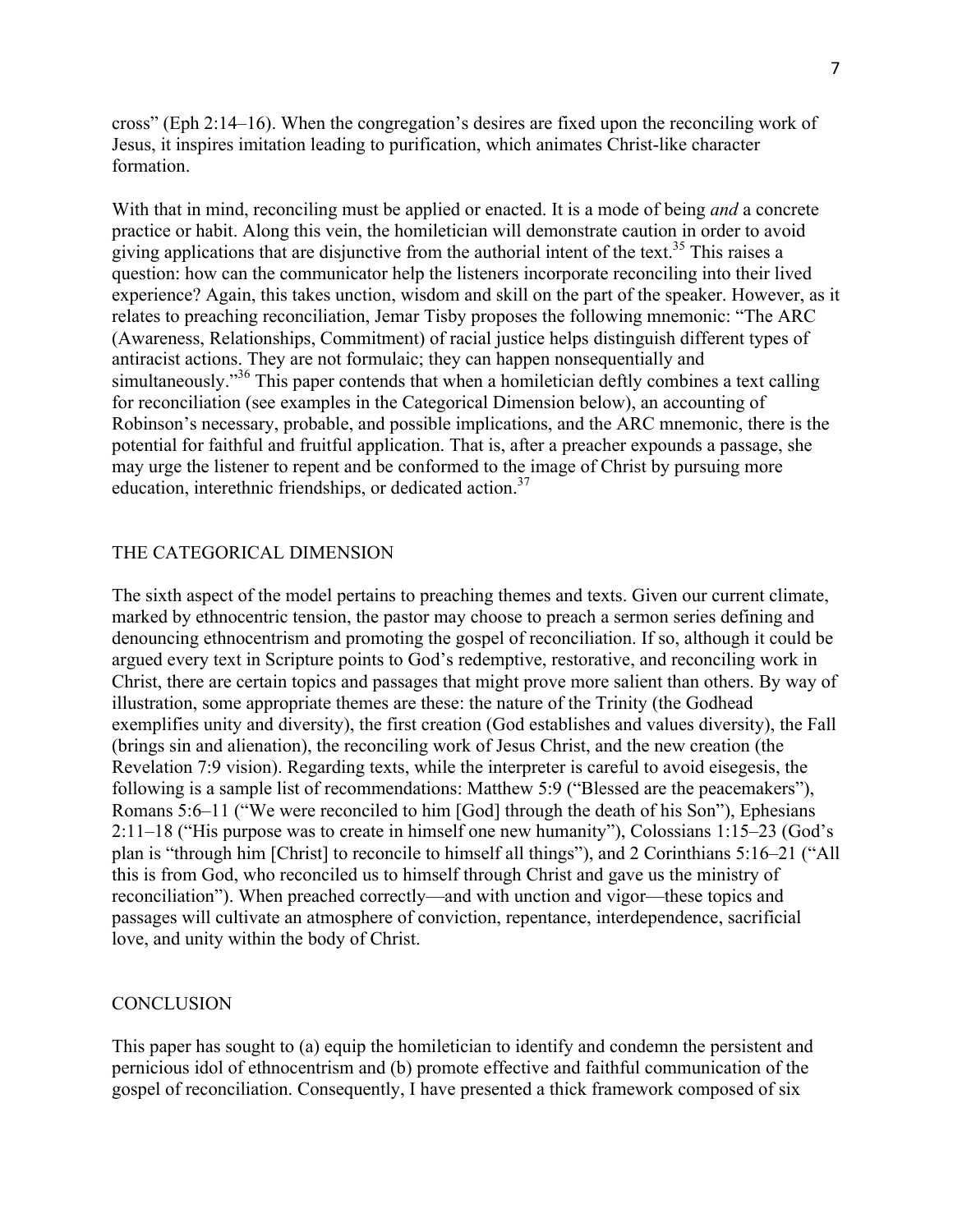dimensions: the theological, contextual, personal, positional, methodological, and categorical. The point is to engage the preaching event in a fully orbed way: objectively (externally) through the story of the triune God and human history, subjectively (internally, the *kerux*'s soul) through reflexivity, repentance, and humility, theoretically by exploring divine and human agency and the nature of communication, and practically through concrete actions and habits. Put differently: without engaging the theological dimension, the preacher may produce heretical and shallow sermons. Without the contextual dimension, truth is divorced from the listener's rooted reality, making it irrelevant and thus raising the likelihood it may fall on deaf ears. Without the personal dimension, preaching is tainted and tends to become hypocritical. Without the positional dimension, the speaker is tempted to over-rely on her human efforts, leading to anemic preaching that lacks the Spirit's unction. Without the methodological dimension, the homiletician may indulge in eisegesis or give esoteric sermons. And finally, without the categorical dimension, preaching lacks the precision required to catalyze change in the congregation.

Nonetheless, the urgency of our age challenges preachers to commit to rising to a higher level of homiletical efficaciousness. As we highlight reconciliation, restoration, and unity in the gospel, it is our conviction God will honor these efforts for His kingdom glory.

### **NOTES**

 

1. Griffin Connolly, "Coronavirus: FBI Director Warns of Potential for Spike in Hate Crimes as Anti-Asian Incidents Surge," Independent, April 22, 2020,

https://www.independent.co.uk/news/world/americas/us-politics/coronavirus-hate-crimes-antiasian-attacks-fbi-us-cases-a9479191.html.

3. See Matthew D. Kim, *Preaching with Cultural Intelligence: Understanding the People Who Hear Our Sermons* (Grand Rapids: Baker Academic, 2017), 95–97; Gary L. McIntosh and Alan McMahan, *Being the Church in a Multi-Ethnic Community: Why It Matters and How It Works*  (Indianapolis: Wesleyan Publishing House, 2012), 23–27.

- 5. Richard T. Shaefer, cited in Kim, *Preaching with Cultural Intelligence*, 96.
- 6. Kim, *Preaching with Cultural Intelligence,* 97.

<sup>2.</sup> "Antisemitic Incidents Hit All-Time High in 2019," *Anti-Defamation League*, May 12, 2020, https://www.adl.org/news/press-releases/antisemitic-incidents-hit-all-time-high-in-2019.

<sup>4.</sup> Jemar Tisby, *The Color of Compromise: The Truth about the American Church's Complicity in Racism* (Grand Rapids: Zondervan, 2020), 16.

<sup>7.</sup> Paul Hoffman, *Reconciling Places: How to Bridge the Chasms in Our Communities* (Eugene, OR: Cascade Books, 2020), 51.

<sup>8.</sup> Timothy Keller, *Center Church: Doing Balanced, Gospel-Centered Ministry in Your City*  (Grand Rapids: Zondervan, 2012), 42.

<sup>9.</sup> Donald G. Bloesch, *Essentials of Evangelical Theology,* vol. 1, *God, Authority, and Salvation*  (New York: HarperCollins, 1978), 108.

<sup>10.</sup> Timothy C. Tennent, *Invitation to World Missions: A Trinitarian Missiology for the Twenty-First Century* (Grand Rapids: Kregel, 2010), 24.

<sup>11.</sup> Antoine Rutayisire, "Our Gospel of Reconciliation," in *Christ Our Reconciler:* 

*Gospel/Church/World*, ed. J.E.M. Cameron (Nottingham: InterVarsity Press, 2012), 67.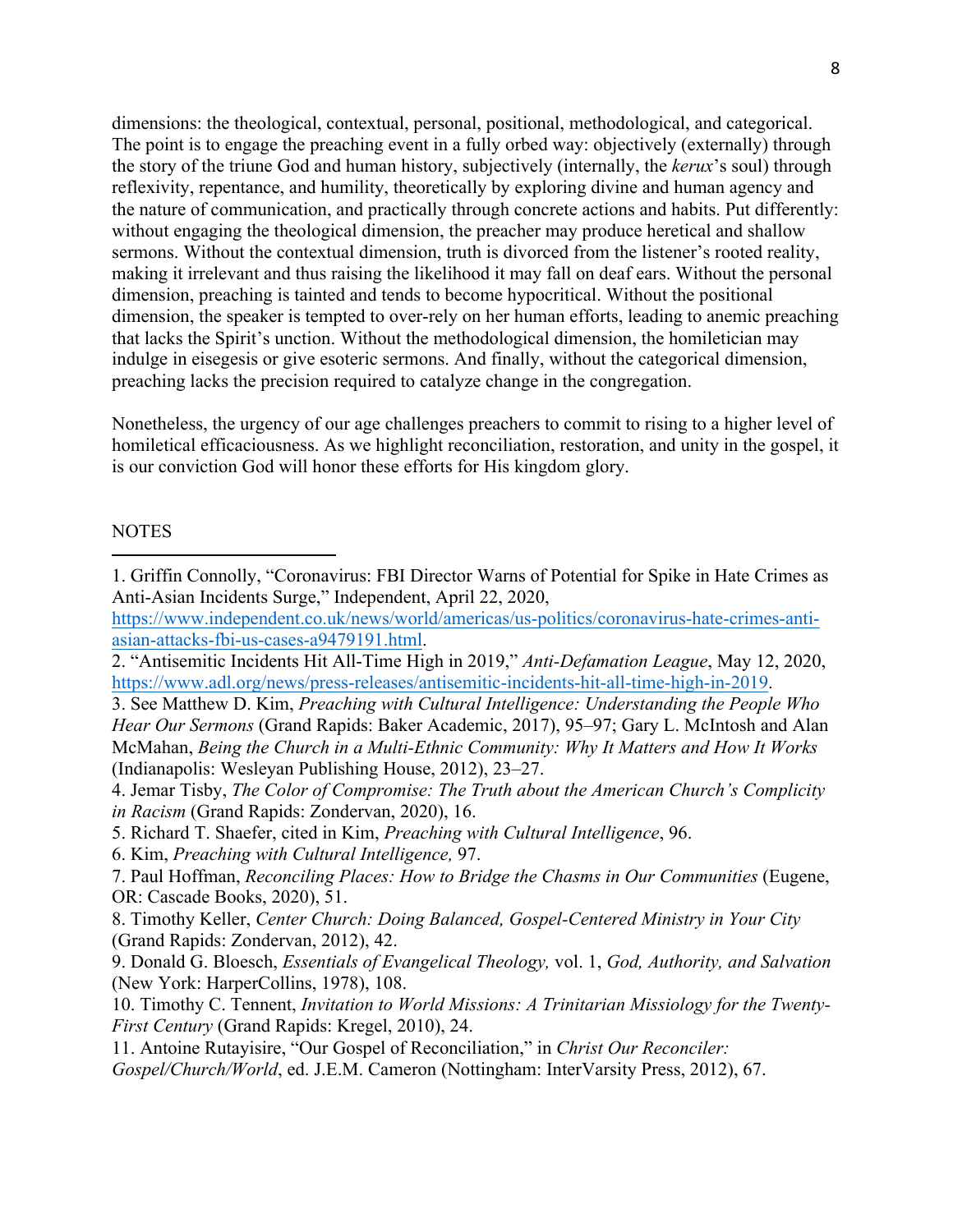12. John R.W. Stott, *Between Two Worlds: The Art of Preaching in the Twentieth Century*  (Grand Rapids: Eerdmans, 1982), 137–138.

<u> 1989 - Jan Sarajević, politički predsjednik i politički politički politički politički politički politički po</u>

13. For more information on the concept of "place," see Hoffman, "Your Place," chap. 1 in *Reconciling Places*.

14. Stacey Leasca, "Jennifer Lawrence Threw a Rager of a Wedding at This Historical Rhode Island Mansion – See Inside (Video)," *Travel and* Leisure, October 21, 2019, https://www.travelandleisure.com/travel-tips/celebrity-travel/jennifer-lawrence-weddingnewport-rhode-island-mansion.

15. Hoffman, *Reconciling Places*, 12.

16. Newport Middle Passage Project, http://newportmiddlepassage.org.

17. Desmond Tutu, *No Future without Forgiveness* (New York: Random House, 1999).

18. James Beitler, citing the thought of Desmond Tutu, in James E. Beitler III, *Seasoned Speech: Rhetoric in the Life of the Church* (Downers Grove: IVP Academic, 2019), 139.

19. Cited in Beitler, *Seasoned Speech,* 146–147.

20. Speaking to a predominantly black audience, Dr. King averred "we must learn that passively to accept an unjust system is to cooperate with that system, and thereby to become a participant in its evil." Martin Luther King, Jr, *Strength to Love* (Minneapolis: Fortress Press, 2010), 7.

21. Hoffman, *Reconciling Places*, 121.

22. For more information on this, see Beitler, *Seasoned Speech,* chap. 4, and the excellent book by Jennifer McBride, *The Church for the World: A Theology of Public Witness* (Oxford: Oxford University Press, 2012).

23. Desmond M. Tutu and Mpho A. Tutu, *The Book of Forgiving: The Fourfold Path for Healing Ourselves and Our World* (New York: HarperCollins, 2014), 49.

24. For contemporary examples, see Hoffman, *Reconciling Places*, 122–123.

25. Beitler is drawing from the thought of philosopher Kenneth Burke; Beitler, *Seasoned Speech,*  136–137.

26. D. Martyn Lloyd-Jones, *Preaching and Preachers*, 40th Anniversary ed. (Grand Rapids: Zondervan, 2011), 322.

27. Lesslie Newbigin, *The Open Secret: An Introduction to the Theology of Mission*, rev. ed. (Grand Rapids: Eerdmans, 1995), 59. Furthermore, Christopher Wright states, "The mere fact that Luke devotes two chapters to tell the story and then repeat it indicates how pivotal it was in his narrative." Christopher Wright, *The Mission of God: Unlocking the Bible's Grand Narrative*  (Downers Grove: InterVarsity, 2006), 515.

28. See Amy E. Black, ed., *Five Views on the Church and Politics* (Grand Rapids: Zondervan, 2015).

29. Haddon W. Robinson, *Biblical Preaching: The Development and Delivery of Expository Messages*, 3rd ed. (Grand Rapids: Baker, 2014).

30. Kim, *Preaching with Cultural Intelligence.* 

31. For more on a theology of reconciliation, see Hoffman, *Reconciling Places*.

32. Leon Morris, *The Apostolic Preaching of the Cross. Third Edition* (Grand Rapids: Eerdmans, 2000), 215.

33. N.T. Wright, *Paul for Everyone: 2 Corinthians* (Louisville: Westminster John Knox Press, 2004), 65. Emphasis original.

34. Kim, *Preaching with Cultural Intelligence*, 27.